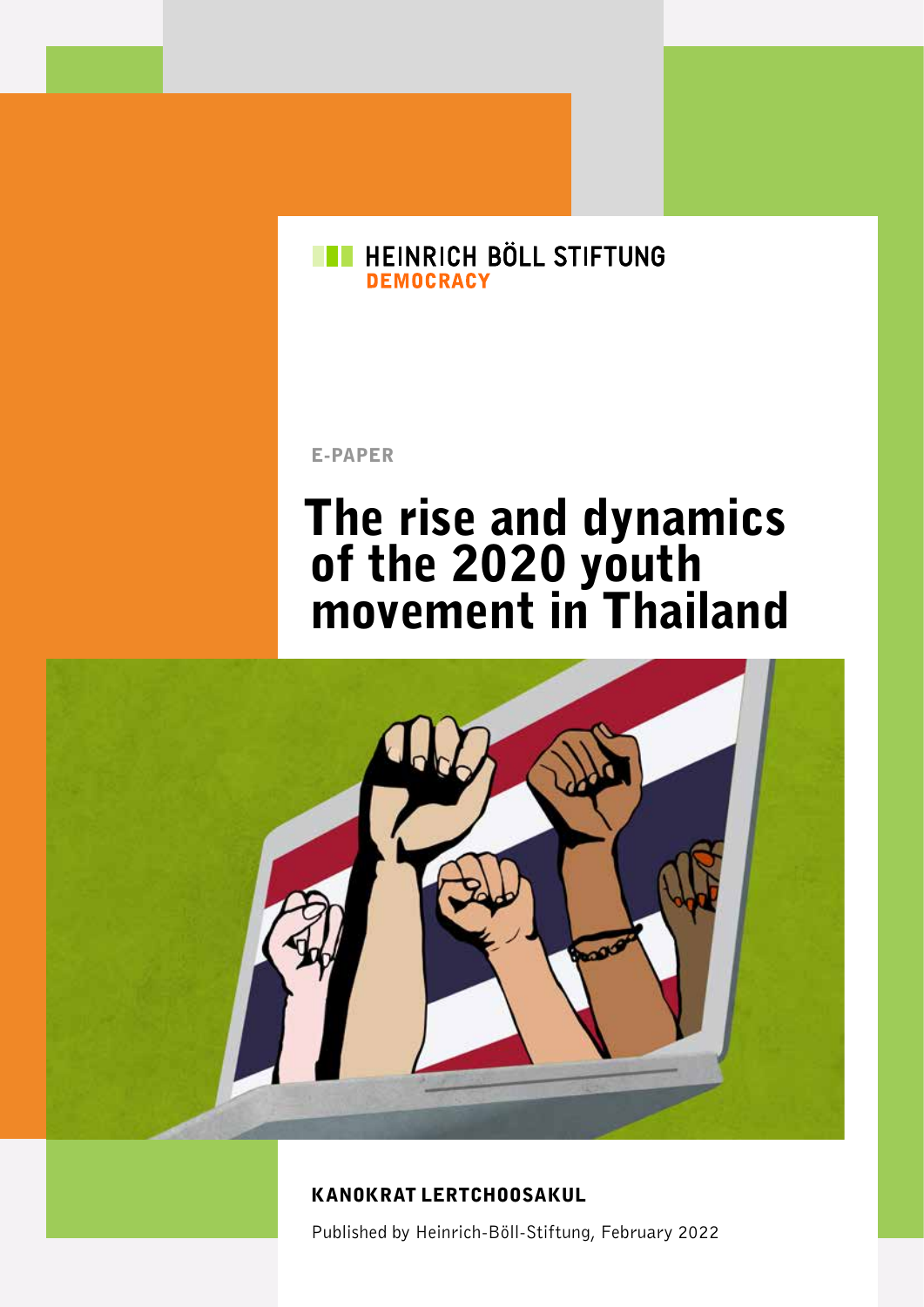#### About the Author

Kanokrat Lertchoosakul is a lecturer at the Department of Government, in the Faculty of Political Science, Chulalongkorn University, Bangkok, Thailand. Her research interests are social movements and comparative politics. She is the author of various works on contemporary social movements and Thai politics, including The Rise of the Octobrists in Contemporary Thailand: Power and Conflict Among Former Left-Wing Student Activists in Thai Politics, (New Heaven: Yale Southeast Asia Studies Monograph), "The Paradox of the Thai Middle Class in Democratisation" in TRaNS: Trans-Regional and -National Studies of Southeast Asia, and "The white ribbon movement: high school students in the 2020 Thai youth protests" in Critical Asian Studies.

#### Abstract

Kanokrat Lertchoosakul's "The rise and dynamics of the 2020 youth movement in Thailand" focuses on the recent youth-driven political movements in Thailand. Young advocates for democracy are campaigning against the surveillance state and the internet "gateway" to control inappropriate websites and the flow of information from the rest of the world to Thailand. The election win of the Future Forward Party (FFP) shows how Thailand's active young generation is moving from the Internet to the ballot box. After succeeding in blocking the military government's attempts to restrict their freedom, they have moved to establish a formal political institution. In February 2020, Thailand's Constitutional Court dissolved the FFP over internal party allegations and improper financial sources. Nationwide student and school protests erupted, the largest mass youth movement since the 1970s.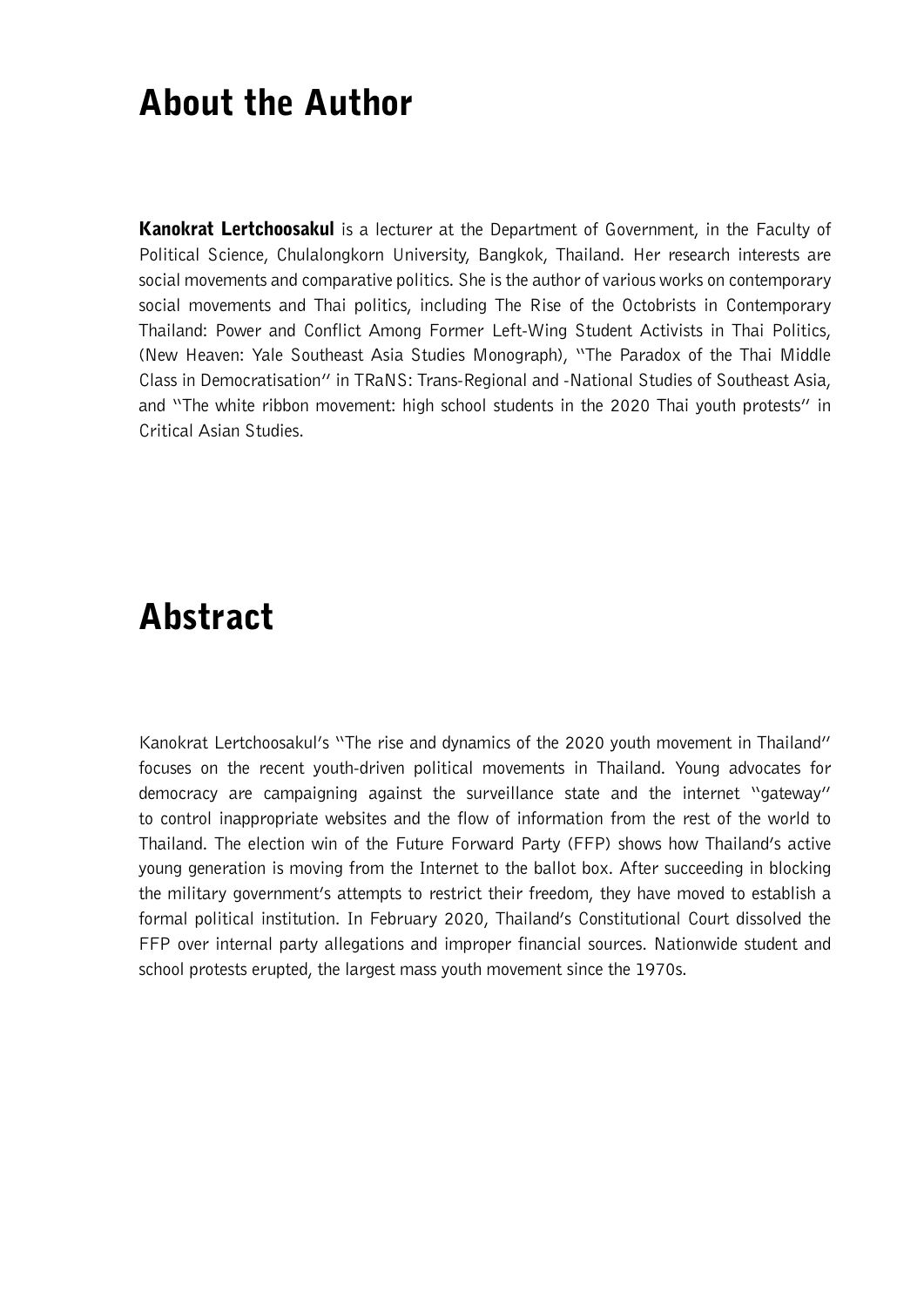#### **Contents**

| <b>Abbreviations</b>                                                     | 4  |
|--------------------------------------------------------------------------|----|
| 1. Introduction                                                          | 5  |
| 2. The rise and decline of the 1970s<br>Thai student movement            | 5  |
| 3. The small-scale and scattered student activism<br>after the 2014 coup | 6  |
| 4. Online campaigns against the surveillance state                       | 7  |
| 5. From online to the ballot box                                         | 8  |
| 6. From the ballot box to the street                                     | 9  |
| 7. From peaceful protest to confrontation                                | 11 |
| 8. Conclusion                                                            | 12 |
| <b>References</b>                                                        | 13 |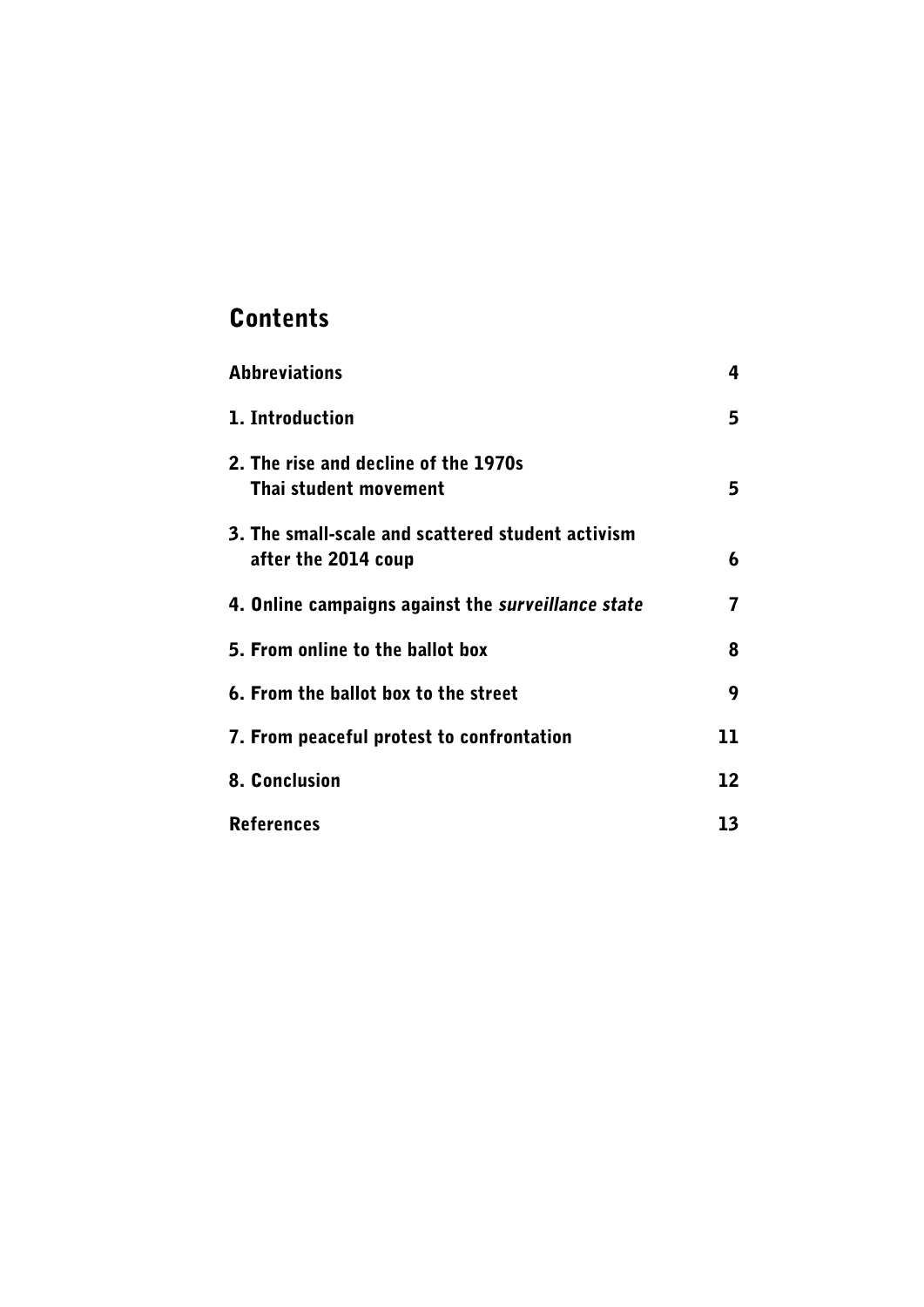## <span id="page-3-0"></span>Abbreviations

| <b>CPT</b>  | Communist Party of Thailand                    |
|-------------|------------------------------------------------|
| <b>FFP</b>  | <b>Future Forward Party</b>                    |
| <b>NCPO</b> | National Council For Peace and Order           |
| <b>PRED</b> | People's Revolution for Equality and Democracy |
| UFTD        | United Front of Thammasat and Demonstration    |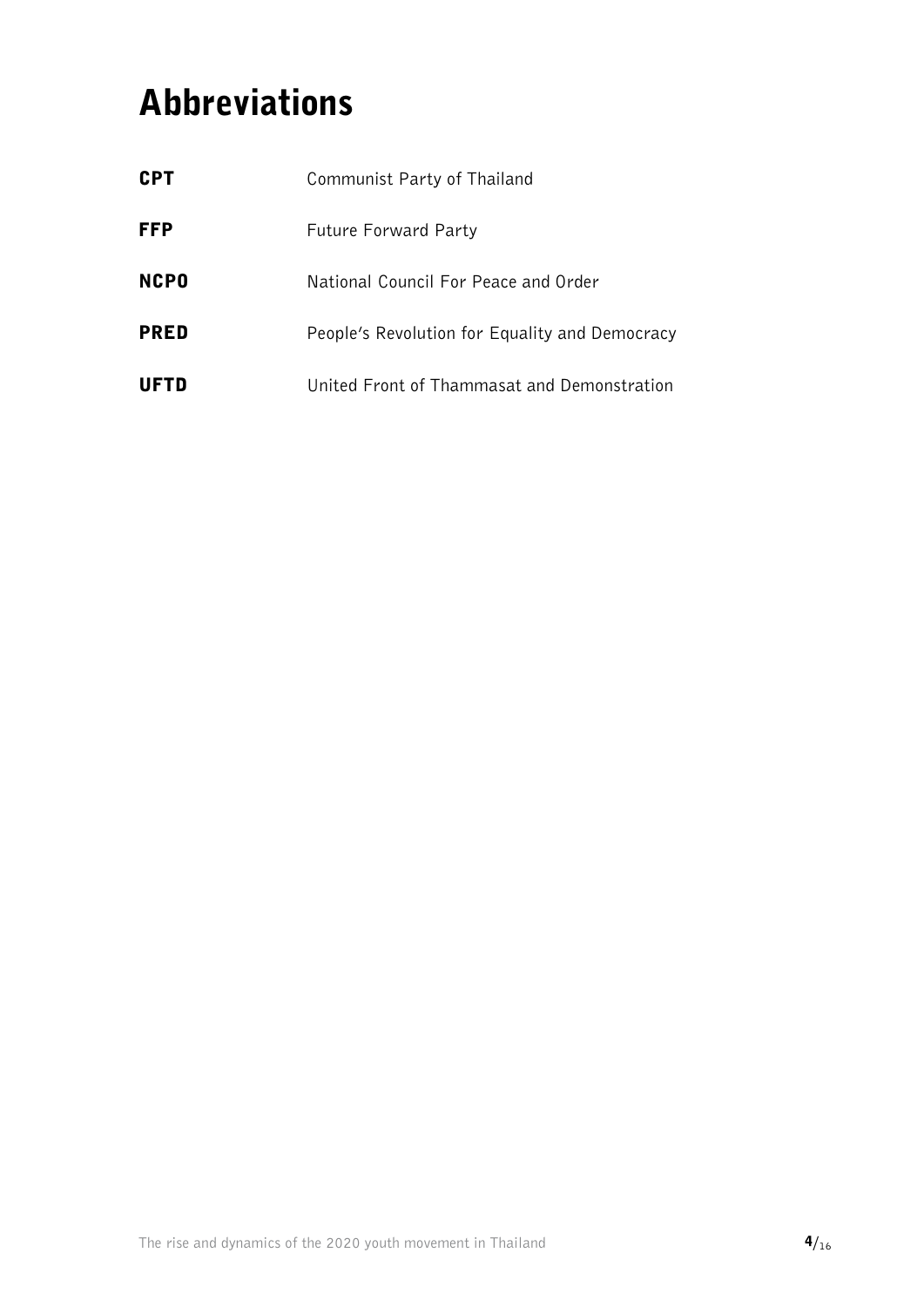# <span id="page-4-0"></span>1. Introduction

During the past few years, we have observed countless mass youth protests on the streets campaigning for democracy, environmental protection, equality and social justice in innumerable countries across the globe. At the same time, more and more have put their efforts into participating at the ballot box to elect parties that voice their problems and demands in parliament. In Myanmar, the younger generation stood up with courage against the oppressive military dictatorship. Elsewhere, Greta Thunberg, Luisa Neubauer and many other youngsters have successfully raised environmental awareness among ordinary people and the establishment. The recent victory of the German Green Party also reflects the efforts of younger generations in Germany to transform their anger, ideas and demands into concrete proposals in parliamentary politics.<sup>[1]</sup> Against this backdrop, from 2014 onward, there has also been a rise of youth power online, as well as inside parliament and on the streets in Thailand. Not only do the Thai youngsters call for democracy, but also challenge the powerful conservative regime and push forward structural changes.

### 2. The rise and decline of the 1970s Thai student movement

Although the 1970s student movement in Thailand is a legendary democratic force, from the 1980s onward it gradually declined. During the 1970s, Thai student activists were at the forefront of the democratic movement in toppling the two-decade long authoritarian government, as well as a major force in the leftist movement to mobilise farmers, labourers and ethnic minorities in the revolutionary movement against the Thai conservative elite. However, after the collapse of the Communist Party of Thailand (CPT) in the early 1980s, the mass youth movement and amount of radical activists gradually declined.<sup>[2]</sup>

Although during the 1990-2000s, the role of young activists in various political transitions and developments was acknowledged, they were merely strategic allies of other political forces. Radical and rebellious elements were a sub-culture among the younger generation. Politically and socially active students were a minority. They were barely able to mobilise mass student protests. In 1992, although a small group of university student activists had been one of the first groups in the democratic campaign to oppose the return of the military in parliamentary politics, the movement was quickly taken over by the middle class and other political groups. In later mass movements, such as the Assembly of the Poor in the late 1990s and the Green Ribbon constitution reform campaign, in spite of appearances, these movements were led and mainly dominated by NGOs, journalists, grassroots activists, academics and the middle class. In the same vein, the more contemporary mass movements, such as the pro-democracy Red Shirt and conservative Yellow Shirt movements, organised their own youth wings and welcomed any support from young activists. But once again,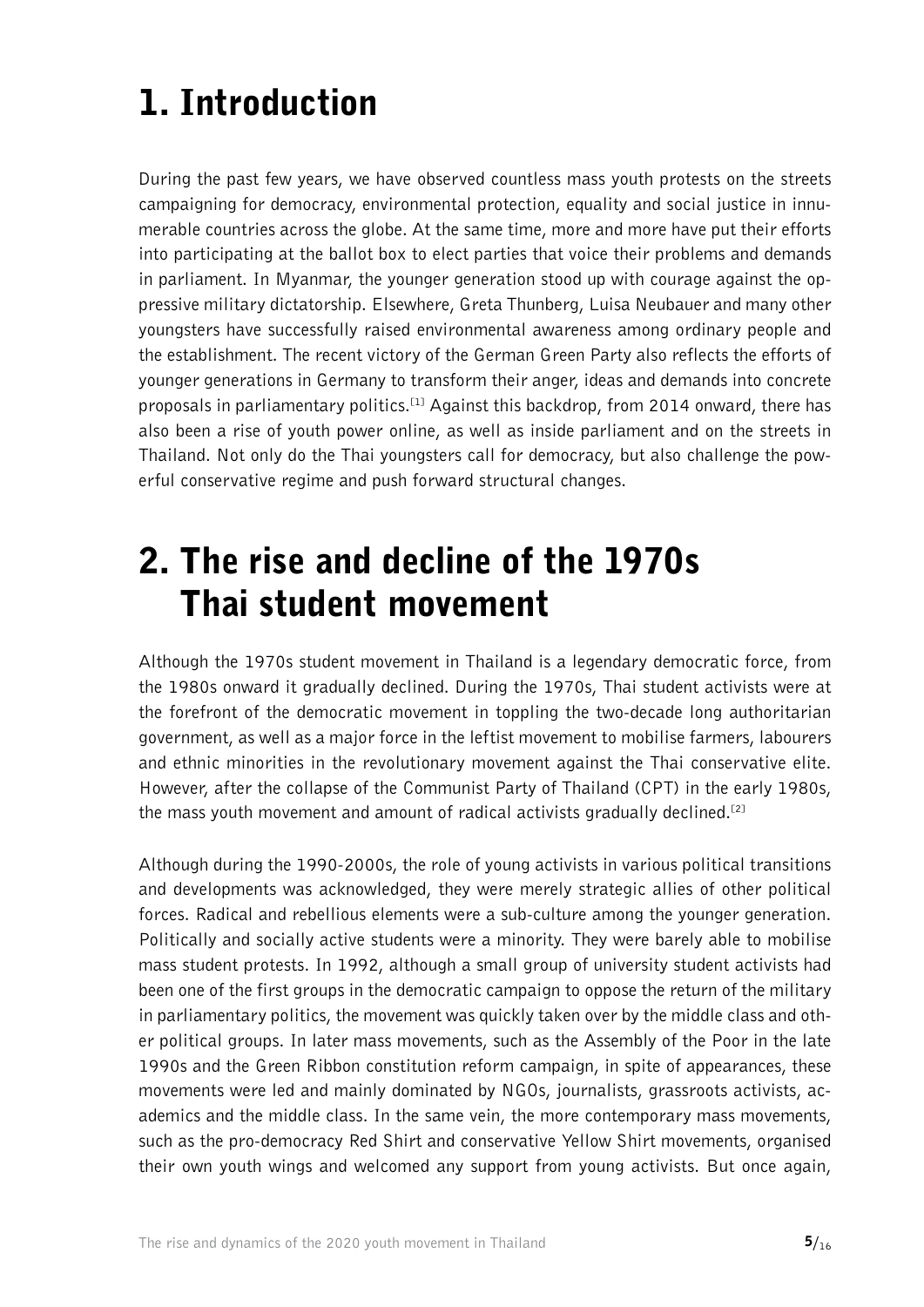<span id="page-5-0"></span>these youngsters were merely strategic allies rather than a major force in the inner circle of decision-making teams.<sup>[\[3\]](#page-12-0)</sup>

### 3. The small-scale and scattered student activism after the 2014 coup

Only after the 2014 military coup d'état did a small group of student activists become a major force fighting against the military junta. Due to the strong suppressive measures against the Red Shirt protesters, the major democratic force, the student activists were merely the last remaining opposition. Even under the state of emergency imposed by the military junta after the coup, these students insisted on countless cultural symbolic actions in expressing their disagreement with the coup, calling for a democratic constitution and elections, and appealing for reform of the Section 112 lèse majesté law.<sup>[4]</sup> Small groups and individual university student activists launched creative activities to attract media attention, like wearing anti-coup shirts, reading George Orwell's 1984 in public and using the three-finger Hunger Games salute.<sup>[5]</sup> Along with university students, small but radical groups of high school students campaigned for education reform and against the conservative norms and authoritarianism inside the education system. From time to time, they worked in support of the anti-military government campaign promoted by university students.

In spite of their outstanding actions, between 2014 and 2019, student activists were hardly able to mobilise a mass school student movement, and were unable popularise their campaign and promote mass support from their generation. Their members were confined to small study groups among radical students, and although their activities were acknowledged by the public, it was only as a sub-culture among radical student activists. Their movements and organisations were rather Bangkok-centric and there was very little development of extensive regional and local school student networks. Their protests were mostly organised as flash mobs of only a few hundred supporters at a time. Many of them were arrested and these actions were subsequently criminalised.<sup>[\[6\]](#page-12-0)</sup> However, their small number would later spread to major universities after high school students became a crucial foundation for the later student movement. Some continued advocating radical activities in the universities and took control of the university student councils. Others became key persons and leaders of the 2020 student movements.<sup>[\[7\]](#page-12-0)</sup>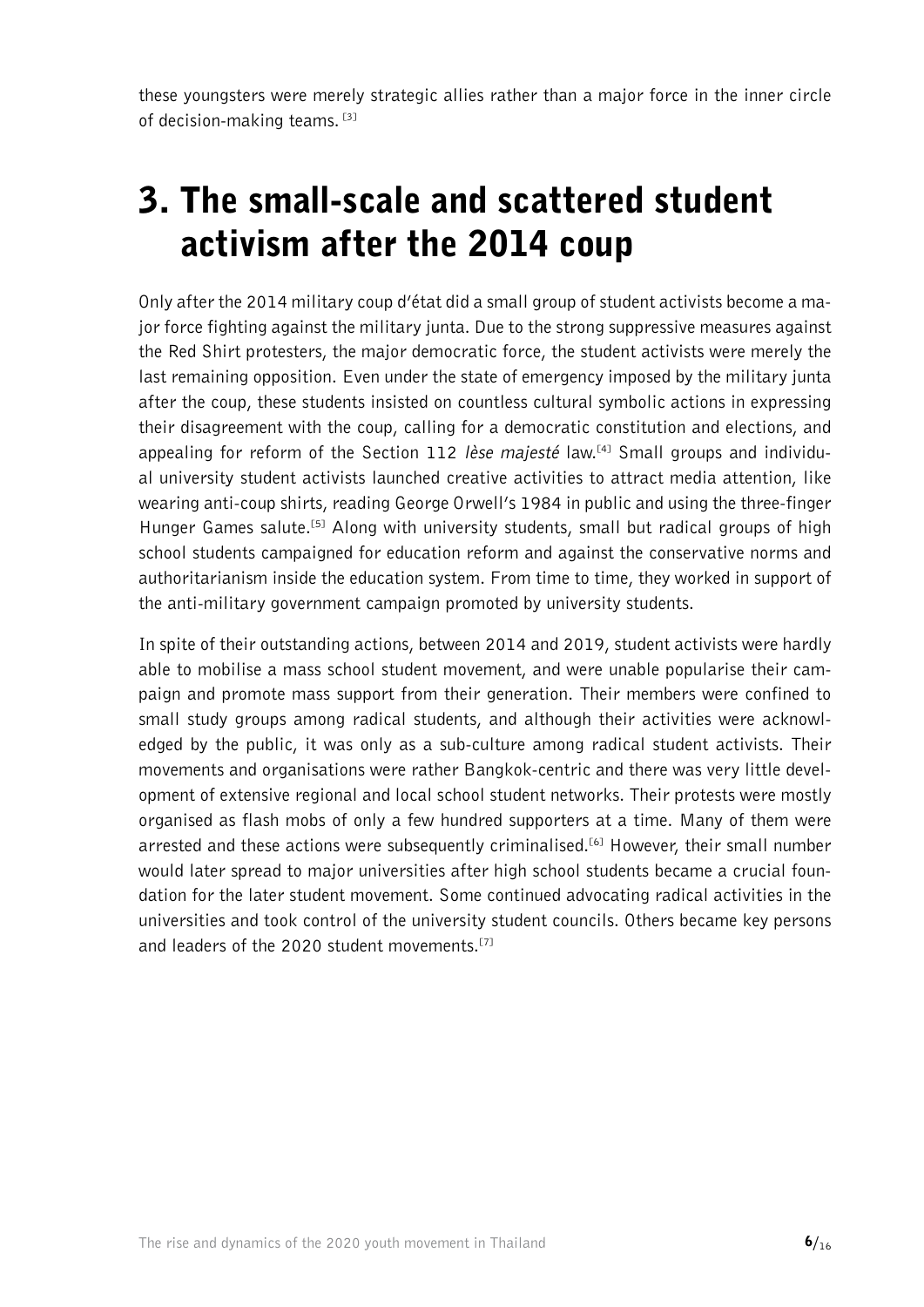#### <span id="page-6-0"></span>4. Online campaigns against the surveillance state

Not only did a small group of student activists protest on the streets, countless youngsters also promoted successful online protests against government efforts to suppress online freedom. In late 2015, the Thai junta government launched its proposal for "the single gateway" – an internet "gateway" to control inappropriate websites and the inflow of information into Thailand from the rest of the world. As the single gateway could restrict internet flows, it would have allowed the government to monitor and more easily censor internet content. It was planned to be the "Great Firewall of Thailand," similar to the pro-gramme implemented by China.<sup>[\[8\]](#page-12-0)</sup>

Against this effort of the government, young online activists and individuals instigated and joined various forms of electronic civil disobedience, including online petitions, virtual sit-ins and virtual blockades. More than 166,554 people [signed](https://www.change.org/p/thai-govt-%E0%B8%95%E0%B9%88%E0%B8%AD%E0%B8%95%E0%B9%89%E0%B8%B2%E0%B8%99%E0%B8%81%E0%B8%B2%E0%B8%A3%E0%B8%95%E0%B8%B1%E0%B9%89%E0%B8%87%E0%B8%8B%E0%B8%B4%E0%B8%87%E0%B9%80%E0%B8%81%E0%B8%B4%E0%B8%A5%E0%B9%80%E0%B8%81%E0%B8%95%E0%B9%80%E0%B8%A7%E0%B8%A2%E0%B9%8C-stop-proposed-plan-for-single-internet-gateway) an online petition "Oppose Thai government's use of a Single Internet Gateway" on Change.org.[\[9\]](#page-12-0) Many others used Twitter as a platform to push their concerns onto the popular agenda. The Twitter hashtag [#SingleGateway](https://twitter.com/hashtag/SingleGateway?src=hash) and critical comments on this proposal were retweeted and later trended during the cyber protest.

Furthermore, several Facebook groups, such as Citizens against Single Gateway and Gamers taking power back, launched concerted distributed denial of service (DDoS) attacks against government homepages and websites to express their disagreement with this policy. The "press F5" campaign, where the protesters visited government websites, overloaded these websites' capacity to handle internet traffic. In spite of warnings by the government on violations of the Computer Crime Act, hundreds of thousands of users followed suit. The websites of the Royal Thai Armed Forces' headquarters, the Prime Minister's Office, the Internal Security Operations Command, the Ministry of Information and Communication Technology and Government House all went dark over the course of a few hours several times. The Ministry of Information and Communication Technology admitted its website was inundated with more than 100,000 users, compared with the daily average of some  $6,000$ . $[10]$ 

After several rounds of online protests, the netizens successfully pressured the government to call off the online surveillance proposal. The Minister announced the retreat on the controversial "Single Gateway" plan.<sup>[11]</sup>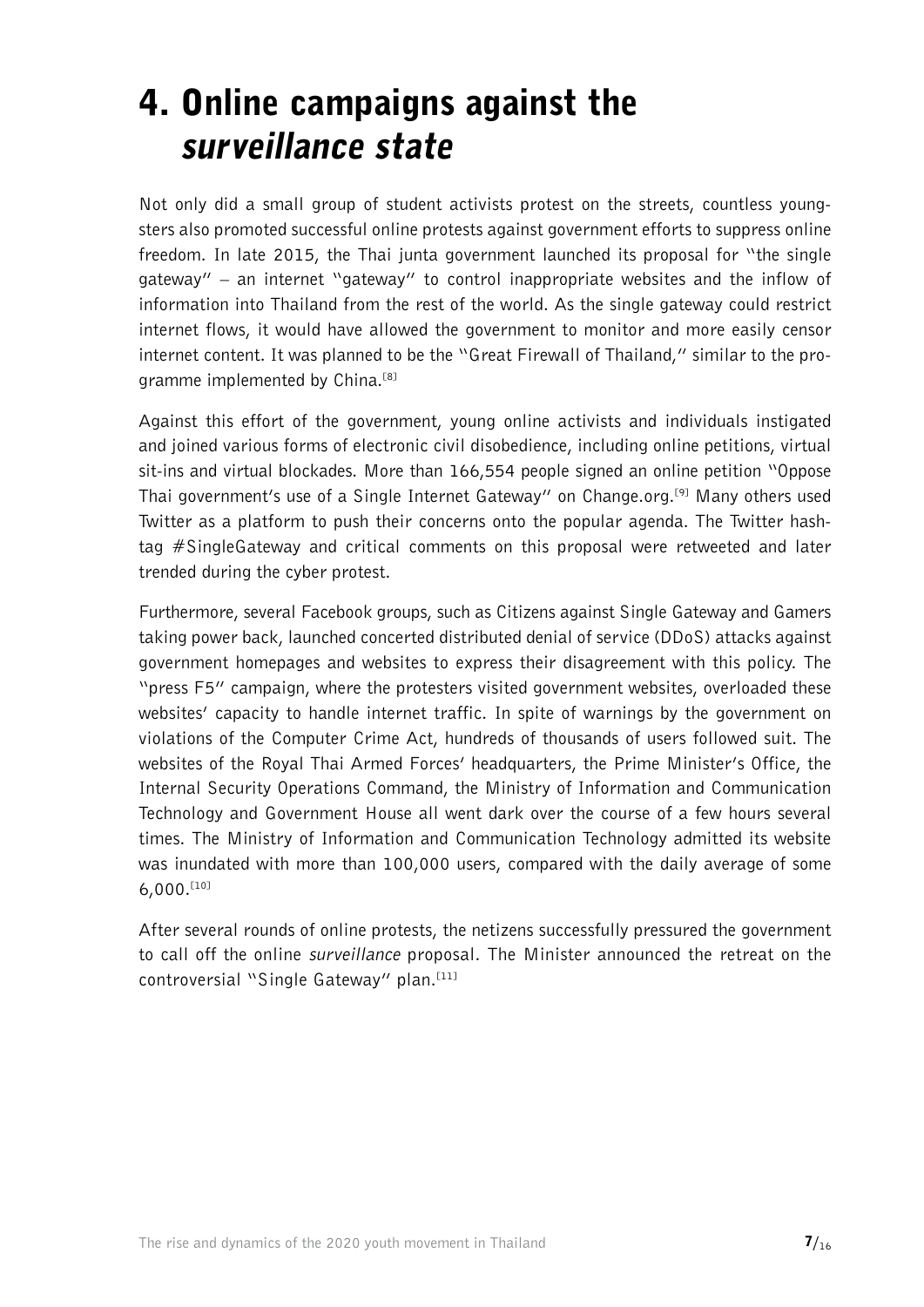## <span id="page-7-0"></span>5. From online to the ballot box

In the following years, the younger generation even proved that they were not just armchair cyberwarriors. In spite of the efforts of the junta government to suppress political opposition through the 2017 constitution and election law, the younger generation managed to push the political party they supported to third place in the 2019 general election.

Since the 2014 coup, the junta government and traditional elites have attempted to institutionalise the military's role in parliamentary politics. To do so, they designed the 2017 constitution and electoral system to support a military-backed party to win the election, to ensure the coup leader returned as Prime Minister, and to undercut large rival parties like Pheu Thai and the Democrat Party. However, the result turned out to be a big surprise. Instead, the new electoral system advantaged middle-sized parties such as the Future Forward Party (FFP). This brand-new, underdog pro-youth party came third after both the leading party before the coup (Pheu Thai, with 137 seats, 7,920,630 votes and 21.92% of the popular vote) and the military-backed Palang Pracharat (with 116 seats, 8,433,137 votes and 23.34% of the popular vote). The FFP received 17.34% of the popular vote (6,265,950) and 81 seats in the House of Representatives. It overwhelmed the old establishment Democrat Party (53 seats and 3,927,726 votes).

The immense success of the FFP, of course, partially resulted from both the new electoral system and the dissolution of rival party Thai Raksa Chart. The most decisive factor, however, came from the mass of first-time voters desiring a new political option. From the very beginning of campaigning, the FFP was the only party to present policies targeted at first-time voters, who represented approximately eight million out of 51 million eligible voters. Their policies spoke to the spirit, problems, frustrations and demands of the younger generation and attracted their support. The party explicitly opposed "old politics" and took a clear standpoint against the National Council for Peace and Order (NCPO) junta, speaking directly to young voters dissatisfied with military rule. It made being anti-establishment cool and modern. It campaigned against authoritarian structures and practices in Thai society, like military conscription. It launched policies and actions to promote equality and to respect cultural and gender diversity, like the promotion of LGBT rights, ethnic minority rights, education reform and decentralisation. It ran against big business monopolies and supported SMEs and young start-up businesses. Furthermore, unlike the old-style political parties, party members across the spectrum, from party list and constituency candidates to regular campaigners, were mostly ordinary young people from diverse backgrounds, including LGBTQ+, members of ethnic minorities, the disabled, young start-ups, educators, environmental activists, etc.<sup>[12]</sup>

The victory of the FFP in the election shows how Thailand's active younger generation moved out from online to the ballot box. After their success in blocking the military government's attempts to restrict their freedom, they then moved to build a formal political institution. In addition to turning up at the polling station to vote for the FFP, hundreds of the younger generation took up different functions in the party from the very beginning, as campaigners, financial supporters and candidates, in spite of little prospect of success at the outset.<sup>[13]</sup>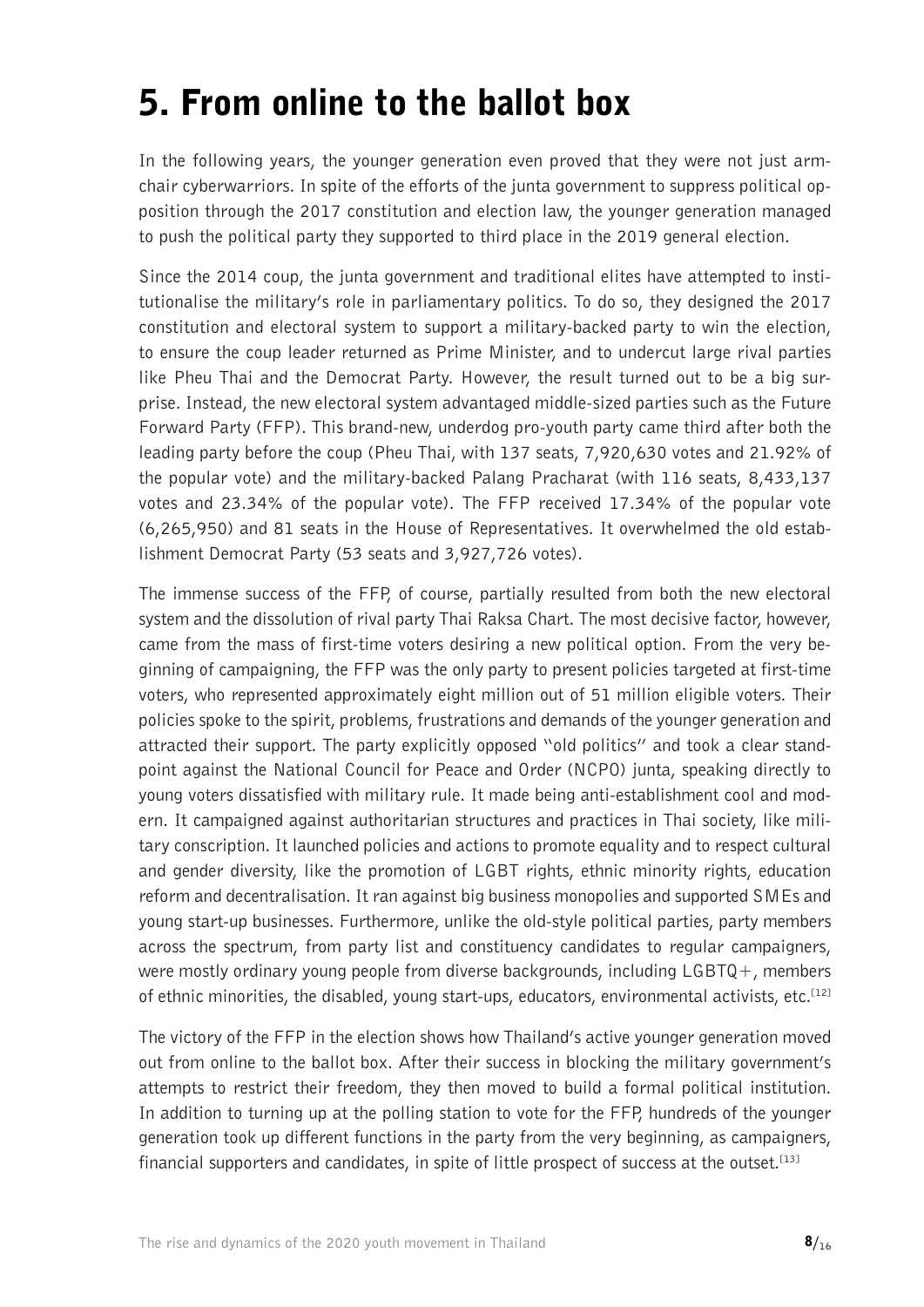### <span id="page-8-0"></span>6. From the ballot box to the street

At the beginning of their success, the performance of the FFP empowered and promoted political activism among wider groups of the younger generation. The unexpected triumph of the FFP made youngsters aware that their voices and votes could make a difference. The FPP's outstanding performance in parliament made them believe that change through parliamentary politics was possible. More and more youngsters than ever followed the budget and no-confidence debates in the House of Representatives.

Nevertheless, their party struggled to overcome various forms of obstruction. Only a month after the election, party leader Thanathorn Juangroongruangkit was accused of holding shares in a media company, which would violate election law. In November 2021, he was disqualified as an MP<sup>[14]</sup> In February 2020, the Thai Constitutional Court dissolved the FFP and banned its executives from politics for 10 years for allegedly accepting financial support from an illegitimate source. Student protests erupted, and Thai youngsters marched onto the street. This time, they organised the biggest mass youth movement since the 1970s. As well as campaigning for the return of the FFP, their proposals included radical demands to change the Thai political structure including drafting a new constitution, reducing the power of military and, above all, reforming the monarchy, a previously untouchable conservative institution.

Between February and March 2020, there were more than 86 on-campus flash mobs on 47 university campuses in 27 provinces. In mid-March, campus protests were temporarily suspended owing to the Covid-19 lockdown and resumed in mid-July. And this time, protests moved out of the campuses. On July 18, a group called Free Youth attracted more than 2,500 participants to a flash mob action at the Democracy Monument in support of three demands: an end to intimidation, dissolution of the sitting parliament and a new constitution. On August 10, a group of leading students, who later organised the United Front of Thammasat and Demonstration (UFTD), announced a ten-point demand for monarchy reform. On September 19 and October 15, students mobilised Thailand's largest political rallies in years, with attendance at each of these rallies estimated at between 50,000 and 100,000, despite the fact that the major issue highlighted by leaders was monarchy reform.<sup>[15]</sup>

In responding to the rise of a new opposition movement, between October 13 and 16, the military-supported government arrested most major protest leaders, broke up gatherings and threatened new control measures, including detention, high-pressure water cannons, tear gas and the declaration of a "severe" state of emergency. Nevertheless, instead of waning and disappearing, protests continued nearly every day in various locations throughout the country. Furthermore, this campaign developed into a hybrid movement of leaderless and long-distance guidance by off-site leaders. Activist leaders encouraged every protester to be a "core" protester and anyone to be a speaker.  $[16]$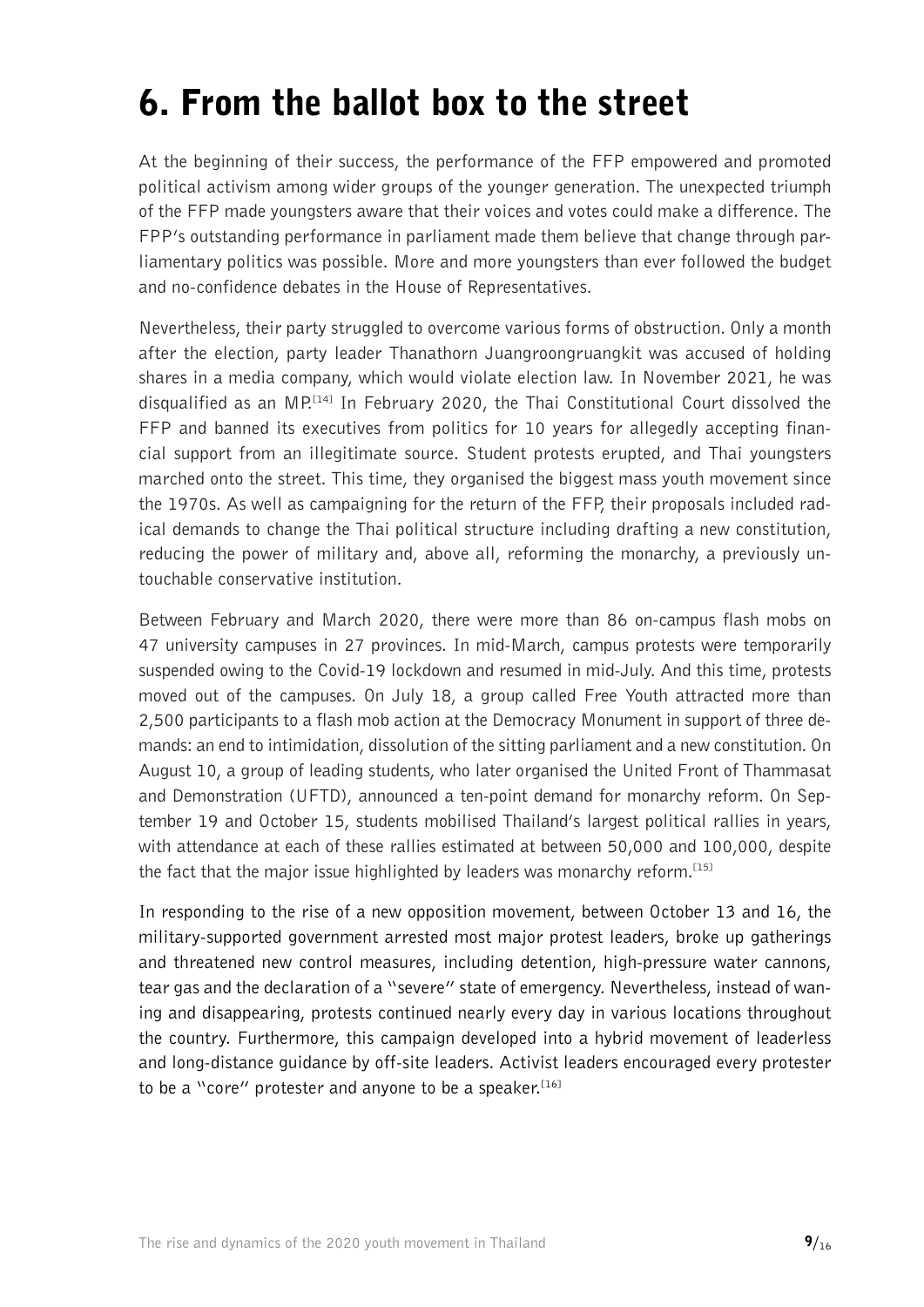What has emerged since October 17 has been a new form of protest. On the one hand, leaders guide their allies from a distance. Despite not appearing on-site, they use social media platforms, particularly Twitter and Telegram, to communicate protest locations, rough plans and the current situation with protesters. Ignoring an emergency decree banning public gatherings, thousands of protesters have continued to spontaneously gather in multiple locations across Bangkok, following instructions from off-site leaders.<sup>[17]</sup>

On the other hand, many protesters have organised small protest stages within rallies, using their own chairs and bullhorns. Others volunteer to provide food and protective gear, or to act as security guards and medical staff. New campaign issues and creative activities have included cover dances, installation art, public opinion polls, open mics, drag queen performances and street fashion shows.<sup>[18]</sup>

It is not only university students, as for the first time in Thai political history, huge numbers of school students have also organised mass protests in various localities throughout the country. From February 2020, several schools, both in Bangkok and other provinces, started organizing rallies within their schools. Students from various schools in Bangkok led a unique and popular protest characterised by the use of cartoon characters, like Hamtaro, on July 26. They modified the song from the cartoon to reflect how the government corrupted the use of tax-payers' money. Furthermore, a student group called the "Bad Student (in Very Good Schools)" launched their "White Ribbon" campaign. Pupils from at least 200 schools across the country, including Bangkok, Ratchaburi, Songkhla, Udon Thani, Roi Et, Khon Kaen, Ubon Ratchathani and Nakhon Sawan, joined the campaign. They raised the three-finger salute<sup>[19]</sup> and tied white ribbons to their hair, clothes or belongings to stand in solidarity with anti-government protests during daily morning assemblies where the national anthem is sung. Furthermore, they organised many rounds of protest in front of the Ministry of Education, calling for education reforms.<sup>[\[20\]](#page-13-0)</sup> On 1 December 2020, students successfully promoted a nationwide "no-uniform" revolt. Hundreds of students across the country came out against another conservative and authoritarian symbol of the education system by going to school out of uniform.<sup>[21]</sup>

Moreover, other students upcountry also built provincial and regional networks. For instance, students in the north established the Coalition of Lanna Students, while students from various schools in the southern province of Songkhla organised the People's Revolution for Equality and Democracy (PRED). Students in the north-eastern provinces of Maha Sarakham and Khon Kaen set up the Maha Sarakham Students Group and the KKC Pakee Students.<sup>[\[22\]](#page-13-0)</sup> These networks have organised rallies focusing not only on national issues but also problems in their localities.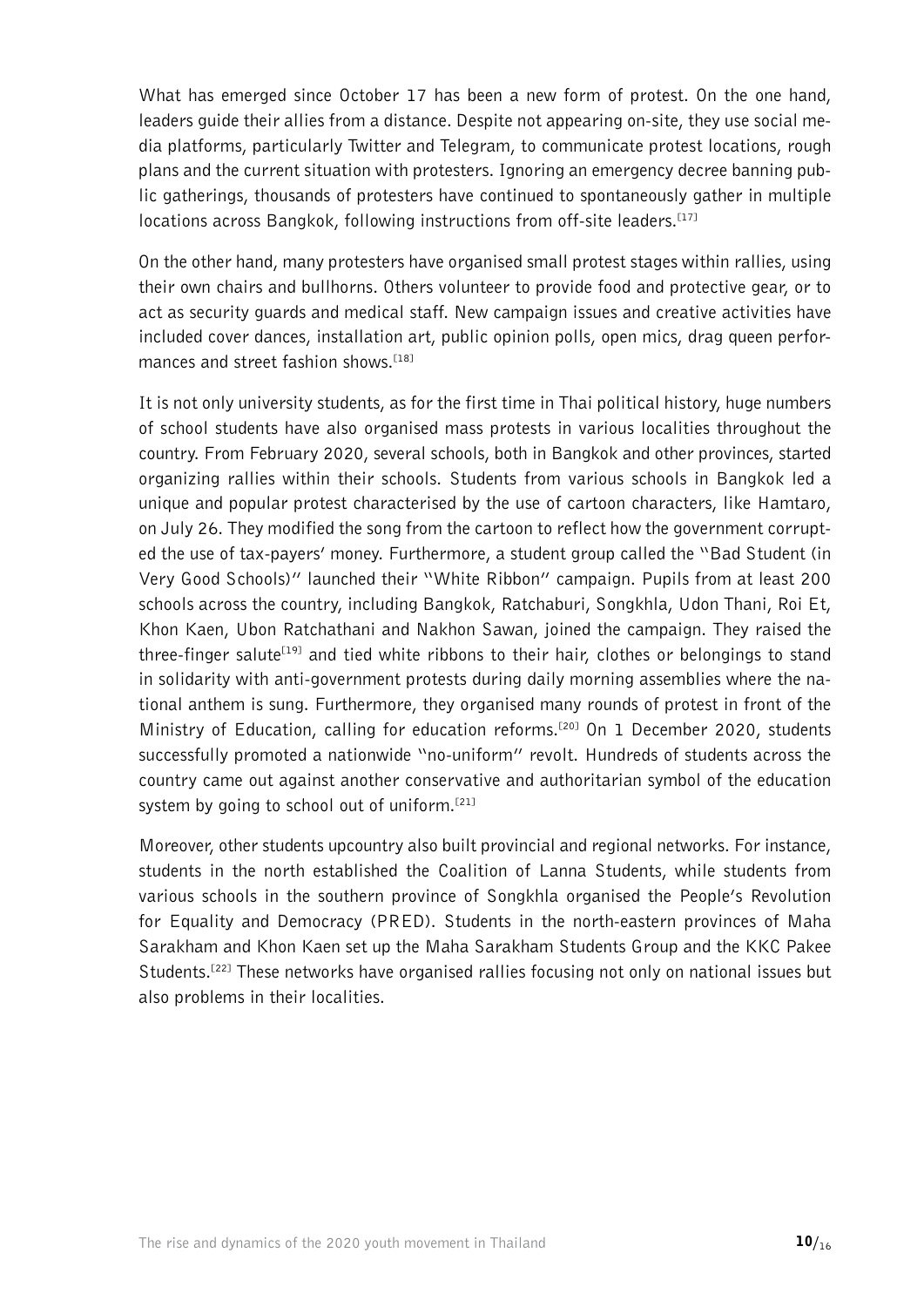# <span id="page-10-0"></span>7. From peaceful protest to confrontation

After several months of retreat during the recent wave of Covid-19, a new round of youth movement protest resumed. Between August and October 2021, a major protest site was concentrated on Din Daeng, a major intersection in the middle of Bangkok. This protest was very different from those earlier in the year in various aspects, including background, demands, techniques and degree of reaction from the authorities.<sup>[\[23\]](#page-13-0)</sup>

Those who joined the protest last year were bright young middle-class people from leading schools and universities, whereas in the recent protests, most of the protesters were the promising youth from families with lower incomes. These were poor youth who had managed to survive but were brought back into poverty because of inept government measures to control Covid-19. Because of their underprivileged family background, the majority left school at a very young age, usually 13-15 years old, and have been strongly suppressed by state authority. Furthermore, as young informal labourers under 18 years old, they cannot access any short-term social welfare or security like adult informal workers, even though their work contributes to lowering the cost of living and sustains cheap services for the hospitality sector in urban areas.<sup>[24]</sup>

Against the backdrop of deprived family backgrounds, most worked hard to overcome their impoverished conditions. These youths often take several jobs at the same time: a full-time job during the day, plus part-time jobs like food-delivery services, waitresses in restaurants and so on. Thus, some had already saved enough to move out of the slums and into their own rental accommodation, and to buy motorcycles. Others had even started investing in small businesses. But these initial successes evaporated when Covid-19 hit Thailand. As the majority were young informal labourers in the service sector, they were among the very first to face reduced working hours and lay-offs, and the last to get their jobs back. On top of that, being under 18 years old, they were the last group to access Covid-19 vaccines and tests. Therefore, their chances of getting hired are next to none. If the poor are the hardest hit by Covid-19, it follows that the children of the poor are the worst damaged by it.<sup>[\[25\]](#page-14-0)</sup>

Consequently, the demands of youths at Din Daeng were very different from their predecessors. While the middle-class youths held out for structural change, including a democratic constitution, new elections, and education and monarchy reform, the vulnerable working-class youth want immediate change for their survival amidst the Covid-19 crisis. Their ultimatum is the resignation of Prime Minister Prayut Chan-o-cha. From their point of view, their problems are life-or-death issues and change is urgent; they cannot wait for structural reform. Accordingly, a change of administration is the most effective path for-ward and could bring about some degree of change in policy.<sup>[\[26\]](#page-14-0)</sup>

These two waves of student movements not only differ regarding class and political demands, but also in protest methods. While the earlier groups struggled to get their voices and their reform proposals heard through peaceful and creative symbolic actions, such as sit-in protests and online petition campaigns, the recent protests turned to confrontational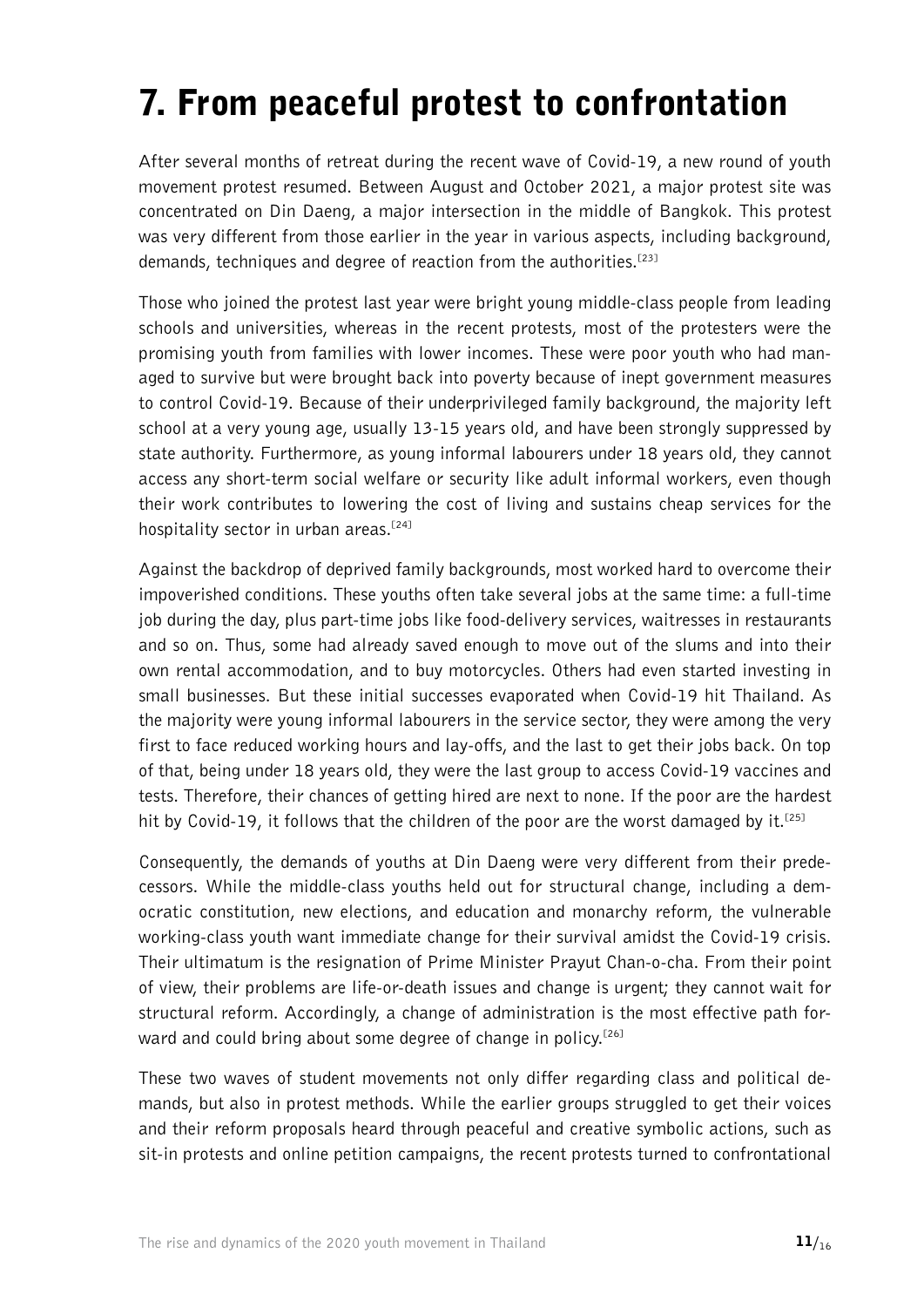<span id="page-11-0"></span>reactions to state violence. Hundreds of protesters insisted on marching to the Prime Minister's residence in the compound of the First Infantry Regiment of the Royal Guards near Din Daeng intersection, a military and royal restricted area, to call for his resignation.<sup>[\[27\]](#page-14-0)</sup>

Unlike the earlier protests, which had tried every means possible to avoid confrontation with state security forces, the August-October protests marched to stand face-to-face with riot police. As the police scaled up the protest management measures to water cannon and tear gas, and batons and rubber bullets, the protesters responded with catapults, small explosives called "ping pong" bombs, firebombs and whatever rudimentary weapons they could get their hands on. They also destroyed property that symbolises state authority. Some burned tires in the road, smashed CCTV cameras and traffic lights, and torched po-lice booths and the electrical panel of a water pump.<sup>[\[28\]](#page-14-0)</sup> These daily evening confrontations and battles between protestors and Crowd Control Police at Din Daeng continued every single evening for nearly two months. After sundown, the smoke of fire from either side began. Pictures of young protesters in motorcycle helmets flitting through the smoke to fire catapults at the riot police, goading them to come closer, became familiar images on television and live social media; this later earned them the name Talugas group.<sup>[29]</sup> In response, the authorities arrested and detained more and more protesters. In October, at least 374 protesters had been arrested, and more than 254 were younger than 18 years old.<sup>[30]</sup>

The rationale behind the changes to protest methods is, firstly, their disappointment with the earlier peaceful and civil disobedience methods, which had not been able to push through reforms. Furthermore, an abusive environment, either in the family, school or government structure, unavoidably influenced the approach to conflict management among these youngsters. When they had to deal with their urgent demands and suppression by the state, they turned to confrontation, which they are used to using in their daily lives. While the earlier years saw the protest of intellectual middle-class youth, this year saw the rise of lower income youth taking up opposition.<sup>[\[31\]](#page-14-0)</sup>

#### 8. Conclusion

Alongside their contemporaries in other countries, Thai youth have astonished the older generation with their ingenious political tools and dynamic political activities to promote democracy, equality and social justice. While the middle-class youth made the establishment hear their problems and amused Thai adults with their inventive proposals for structural reforms, the working-class youths revealed their anger and urged the government to take immediate action to solve the problems of underprivileged youth.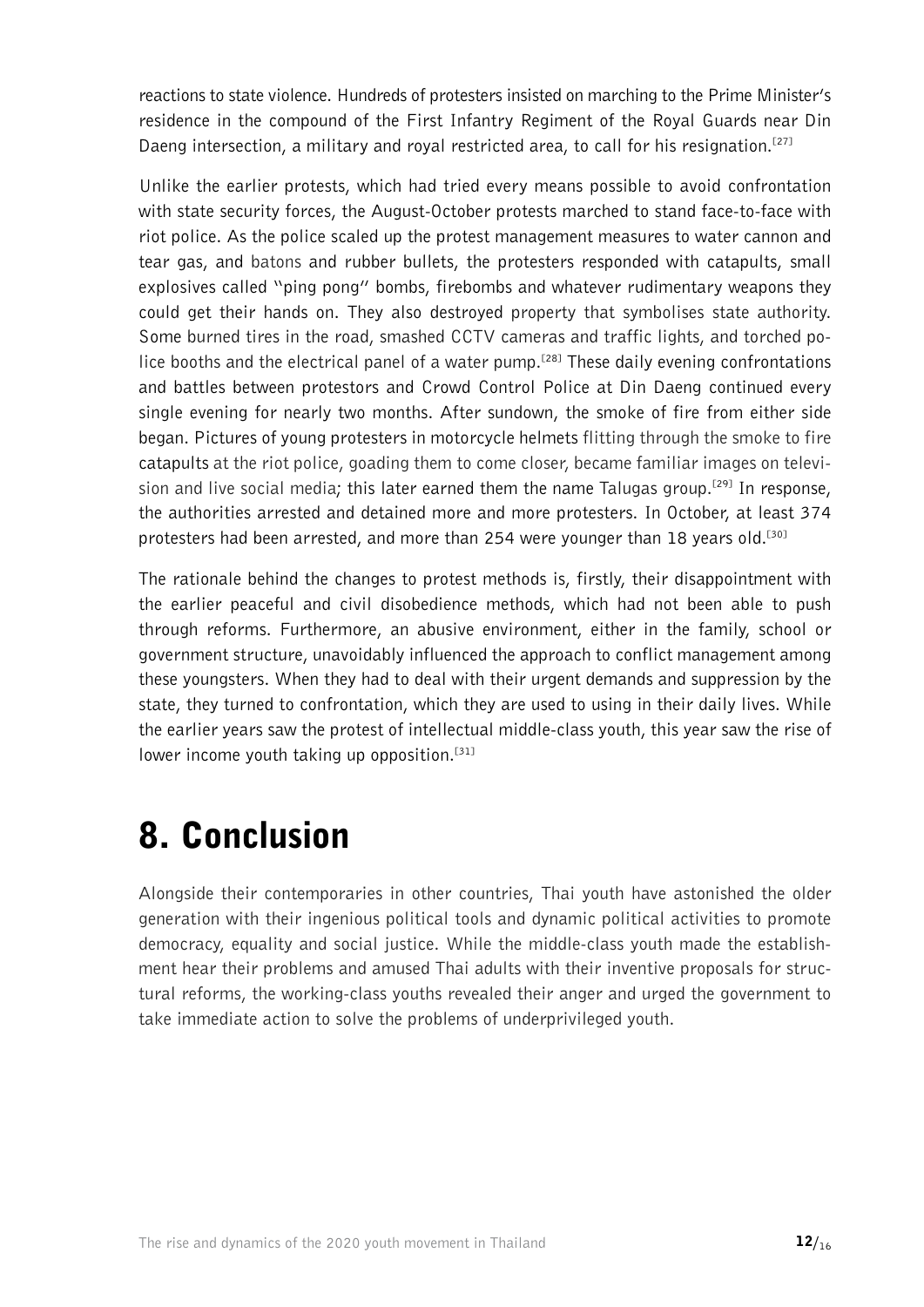### <span id="page-12-0"></span>References

- [1] O'Brien, K, Selboe, E., Hayward, B. M. (2018). Exploring Youth Activism on Climate Change: Dutiful, Disruptive, and Dangerous Dissent. Ecology and Society 23, no. 3 (2018), JSTOR; Cloughton, I. (2021). "Global Youth Activism on Climate Change," Social Work & Policy Studies: Social Justice, Practice and Theory. edited by Margot Rawsthorne and Donna Baines 4, no. 1, Sydney Open Journals; Mei, E. (2021). Youth-Led Social Identity and Movements: A Case Study of Youth Activism in Hong Kong. Aleph, UCLA Undergraduate Research Journal for the Humanities and Social Sciences 18, no. 1, Crossref; Ku, A. S. (2020). New Forms of Youth Activism – Hong Kong's Anti-Extradition Bill Movement in the Local-National-Global Nexus. Space and Polity 24, no. 1, p. 111–17, Crossref.
- [2] Lertchoosakul, K. (2012). The Rise of the Octobrists: Power and Conflict among Former Left-Wing Student Activists in Contemporary Thai Politics. (PhD diss, London School of Economics and Political Science, 2012), 92-100; Lertchoosakul, K. (2018). The Rise, Decline and Revival of Thai Student Movement. PSDS Journal of Development 1, no. 1 (2018): 148-149, 157; Morell, D., Samudavanija, C. (1981). Political Conflict in Thailand: Reform, Reaction, and Revolution. Massachusetts: Oelgeschlager Gunn & Hain, p.293, 296-297; Srinara, T. (2005). Ideological conflicts in the communist movement in Thailand between 1976-1982. Bangkok: Thammasat University, p. 47-48, 50, 87-88, 124-125, 193.
- [3] Lertchoosakul, K. (2006). The Rise, Decline and Revival of Thai Student Movement. P. 149-166; Offenhartz, D. O'D. (2006). Student Activism in Thailand from 1973 to 2006. Bangkok: Chulalongkorn University. p. 208-211; Chomsinsubmun, P. (2011). Student Movements in Thailand: An Analysis of Urban Student Movements from 6 October 1976 to 1988. Bangkok: Chulalongkorn University, p. 61, 230; Kongkirati, P. (2000). War of Memory and Political Operations of Thai Student Movement after 6 October – the Present. The Journal of the Thai Khadi Research Institute 18, no. 4, p. 23.
- [4] Section 112 of the Criminal Code, known as the lèse majesté law.
- [5] Winn, P. (2021, October 18). Four Absurdly Harmless Acts Now Criminalized by Thailand's Military Rulers. The World. Retrieved from [https://www.pri.org/stories/2014-06-27/4-absurdly-harmless-acts](https://www.pri.org/stories/2014-06-27/4-absurdly-harmless-acts-now-criminalized-thailand-s-military-rulers)[now-criminalized-thailand-s-military-rulers;](https://www.pri.org/stories/2014-06-27/4-absurdly-harmless-acts-now-criminalized-thailand-s-military-rulers) Lertchoosakul, K. (2018). The Rise, Decline and Revival of Thai Student Movement. PSDS Journal of Development. 1 (1), p. 166-171.
- [6] Winn, P. (2021, October 18). Four Absurdly Harmless Acts Now Criminalized by Thailand's Military Rulers. The World. Retrieved from [https://www.pri.org/stories/2014-06-27/4-absurdly-harmless-acts](https://www.pri.org/stories/2014-06-27/4-absurdly-harmless-acts-now-criminalized-thailand-s-military-rulers)[now-criminalized-thailand-s-military-rulers;](https://www.pri.org/stories/2014-06-27/4-absurdly-harmless-acts-now-criminalized-thailand-s-military-rulers) Lertchoosakul, K. (2018). The Rise, Decline and Revival of Thai Student Movement. PSDS Journal of Development. 1 (1), p. 166-171.
- [7] Lertchoosakul, K. (2018). The Rise, Decline and Revival of the Thai Student Movement, PSDS Journal of Development. 1 (1), p. 167; Santirungroj, S. (2018). The Formation and Development of Political Activism among Student Networks: Thai Students Association for the Reform of the Thai Education System and Education for Liberation of Siam. Bangkok: Chulalongkorn University.
- [8] Palatino, M. (2015). Thai Netizens Stage "Virtual Sit-in" Against Single Internet Gateway Plan. Global Voice. Retrieved from [https://globalvoices.org/2015/10/02/thai-netizens-stage-virtual-sit-in](https://globalvoices.org/2015/10/02/thai-netizens-stage-virtual-sit-in-against-single-internet-gateway-plan/)[against-single-internet-gateway-plan/](https://globalvoices.org/2015/10/02/thai-netizens-stage-virtual-sit-in-against-single-internet-gateway-plan/)
- [9] Coconut Shell Thailand (2015). Go Against Thai Govt to Use a Single Internet Gateway. Online petition. Retrieved from<https://bit.ly/3jLWxoz>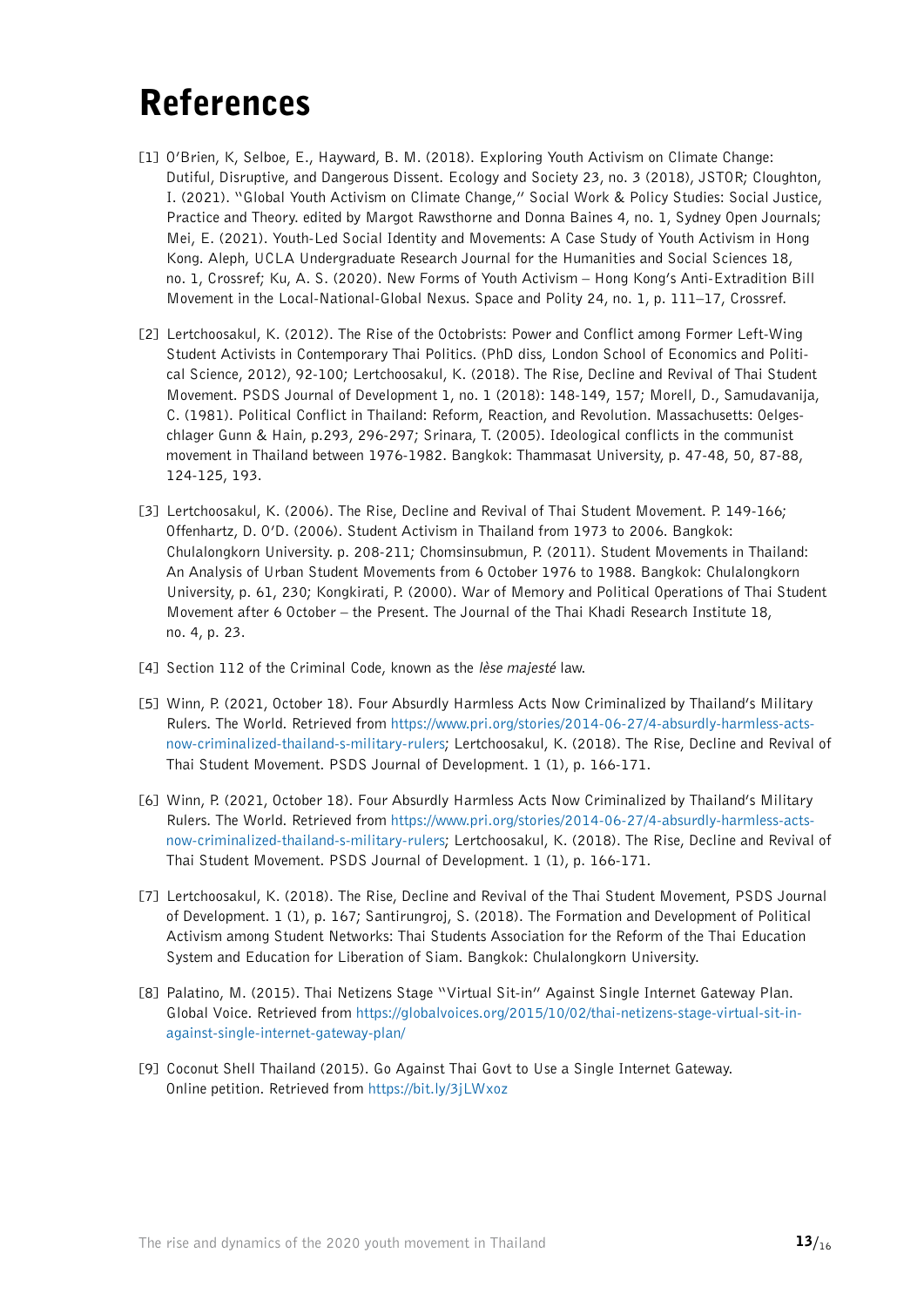- <span id="page-13-0"></span>[10] Palatino, M. (2015). Thai Netizens Stage "Virtual Sit-in" Against Single Internet Gateway Plan. Global Voice. Retrieved from [https://globalvoices.org/2015/10/02/thai-netizens-stage-virtual-sit-in](https://globalvoices.org/2015/10/02/thai-netizens-stage-virtual-sit-in-against-single-internet-gateway-plan/)[against-single-internet-gateway-plan/;](https://globalvoices.org/2015/10/02/thai-netizens-stage-virtual-sit-in-against-single-internet-gateway-plan/) Pornwasin, A., Mongko, U. (2015, October 2). Govt Backs off For Now From Single Internet Gateway Idea. The Nation Thailand. Retrieved from <https://www.nationthailand.com/in-focus/30270013>
- [11] Pornwasin, A., Mongko, U. (2015, October 2). Govt Backs off For Now From Single Internet Gateway Idea. The Nation Thailand. Retrieved from<https://www.nationthailand.com/in-focus/30270013>
- [12] Lertchoosakul, K. (2019, 19, April). Explaining The Surprises And Upsets of Thailand's 2019. New Mandala. Retrieved from <https://www.newmandala.org/explaining-the-surprises-and-upsets-of-thailands-2019-election/>
- [13] Lertchoosakul, K. (n.d.). Cold War, Indifference, White Ribbons. Bangkok: Matichon. Lertchoosakul, K. (2021). The white ribbon movement: high school students in the 2020 Thai youth protests. Critical Asain Studies 53, no. 2. Retrieved from <https://doi.org/10.1080/14672715.2021.1883452>
- [14] Rojanaphruk, P. (2019, 23 April). Election Commission Accuses Thanathorn of Breaching Elections Law. Khaosod English. Retrieved from [https://www.khaosodenglish.com/politics/2019/04/23/elec](https://www.khaosodenglish.com/politics/2019/04/23/election-commission-accuses-thanathorn-of-breaching-elections-law/)[tion-commission-accuses-thanathorn-of-breaching-elections-law/](https://www.khaosodenglish.com/politics/2019/04/23/election-commission-accuses-thanathorn-of-breaching-elections-law/)
- [15] "Thailand Protests: Thousands join Huge Rally Demanding Reforms". (2019, 19 September). BBC News. Retrieved from<https://www.bbc.com/news/world-asia-54217284>; Phaicharoen N; Watcharasakwet, W. (2020, 19 September). Massive Crowd Turns Out in Bangkok for Weekend of Pro-Democracy Protests. Benear News. Retrieved from [https://www.benarnews.org/english/news/thai/](https://www.benarnews.org/english/news/thai/big-protest-09192020122528.html) [big-protest-09192020122528.html](https://www.benarnews.org/english/news/thai/big-protest-09192020122528.html); Wright C. (2020, 21 September). Scenes From Thailand's Massive Protests Demanding Reform. The Diplomat. Retrieved from h<ttps://thediplomat.com/2020/09/%20scenes-from-thailands-massive-protests-demanding-reform>
- [16] Protesters disperse declaring that Thailand's protests don't need a leader. (2020, 18 October). Thai PBS World. Retrieved from [https://www.thaipbsworld.com/protesters-disperse-declaring-that](https://www.thaipbsworld.com/protesters-disperse-declaring-that-thailands-protests-dont-need-a-leader/)[thailands-protests-dont-need-a-leader/](https://www.thaipbsworld.com/protesters-disperse-declaring-that-thailands-protests-dont-need-a-leader/)
- [17] Lertchoosakul, K. (n.d.). Cold War, Indifference, White Ribbons. Bangkok: Matichon.
- [18] Lertchoosakul, K. (n.d.). Cold War, Indifference, White Ribbons. Bangkok: Matichon; Hundreds of thousands gather at Sanam Luang asking about progress in the investigation of Sirawith "Ja New" Seritiwat's bloody assault case one year on. (2020, 20 September). Retrieved from [https://prachatai.](https://prachatai.com/journal/2020/09/89600) [com/journal/2020/09/89600.](https://prachatai.com/journal/2020/09/89600) Protest takes over street with drag queens, open mics and cover dances. (2020, 26 October). Prachatai. Retrieved form<https://prachatai.com/english/node/8876>
- [19] The three-finger salute from the film "Hunger Games" has become a symbol of the call for democracy since Prime Minister Prayut Chan-o-cha first took power in a 2014 coup.
- [20] Students rally at Ministry to Repeat Demands. (2020, 5 September). Bangkok Post. Retrieved from <https://www.bangkokpost.com/thailand/general/1980399/students-rally-at-ministry-to-repeat-demands>
- [21] Students Report Abuse after Showing Three-finger Salute. (2020, 17 August) Bangkok Post. Retrieved from [https://www.bangkokpost.com/thailand/politics/1969787/students-report-abuse-after](https://www.bangkokpost.com/thailand/politics/1969787/students-report-abuse-after-showing-three-finger-salute)[showing-three-finger-salute](https://www.bangkokpost.com/thailand/politics/1969787/students-report-abuse-after-showing-three-finger-salute)
- [22] When Children Defend Human Rights: Thailand's Response? (2020). Foreign Correspondents' Club of Thailand. Retrieved from [https://www.fccthai.com/events/when-children-defend-human-rights-thai](https://www.fccthai.com/events/when-children-defend-human-rights-thailands-response-panel/)[lands-response-panel/](https://www.fccthai.com/events/when-children-defend-human-rights-thailands-response-panel/)
- [23] Lertchoosakul, K.; Kengpaiboon, T. (?) The Rise, Development and Dynamics of Din Daeng Protest between August-October 2021 (Bangkok: Fah Deaw Kan, forthcoming).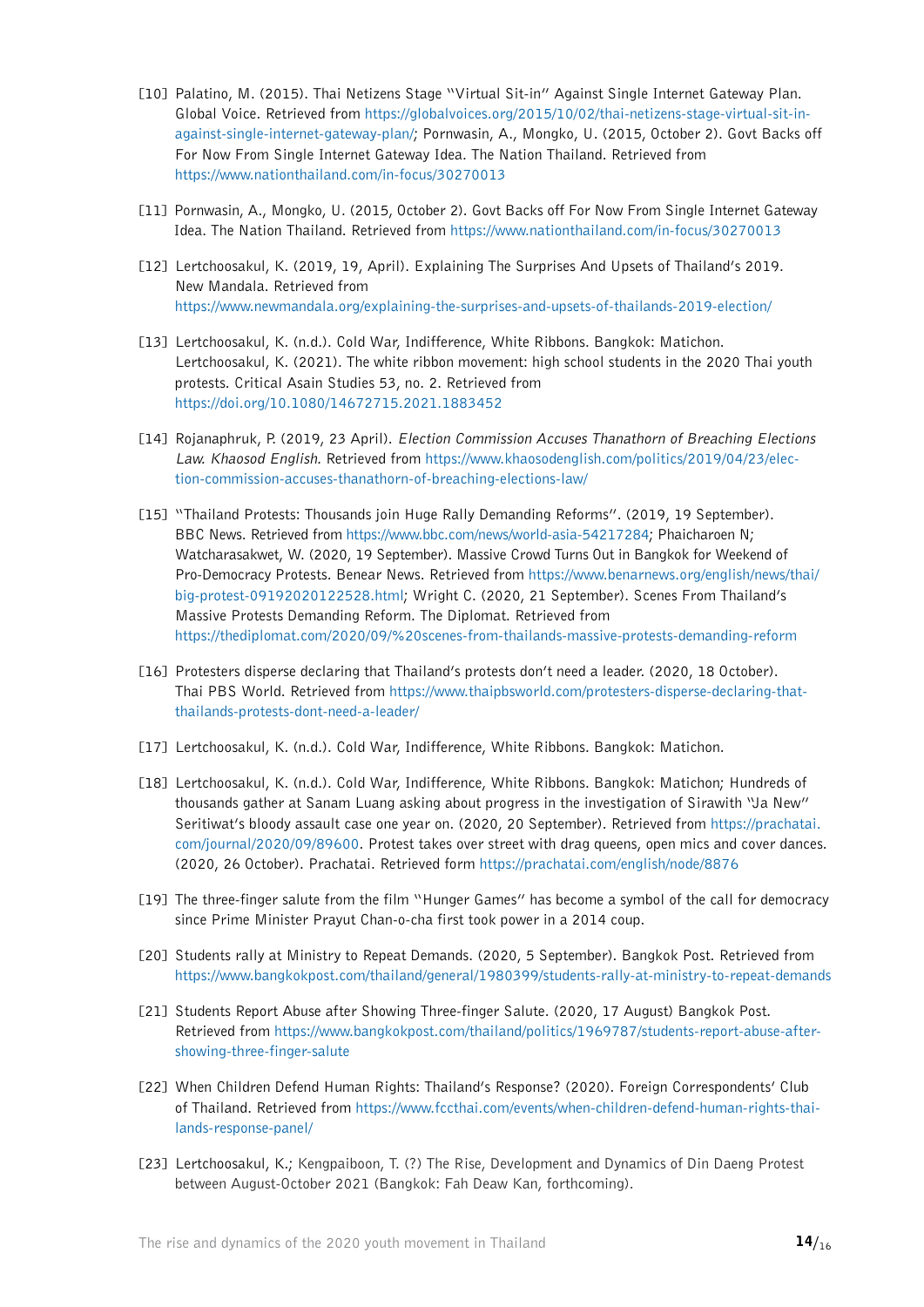<span id="page-14-0"></span> $[24]$  Ibid.

[25] Ibid.

Thailand protests: It's Youths VS Police at Bangkok's Din Daeng Neighbourhood. (2021, 26 September). South China Morning Post. Retrieved from [https://www.scmp.com/week-asia/](https://www.scmp.com/week-asia/politics/article/3150035/thailand-protests-its-youths-vs-police-bangkoks-din-daeng) [politics/article/3150035/thailand-protests-its-youths-vs-police-bangkoks-din-daeng](https://www.scmp.com/week-asia/politics/article/3150035/thailand-protests-its-youths-vs-police-bangkoks-din-daeng)

- [26] Lertchoosakul, K.; Kengpaiboon, T. (?) The Rise, Development and Dynamics of Din Daeng Protest between August-October 2021 (Bangkok: Fah Deaw Kan, forthcoming).
- [27] Khiaolailoet, T. (2021, 21 September). Din Daeng Intersection: a battlefield where people willing to take on the state. Prachatai English. Retrieved from<https://prachatai.com/english/node/9462>
- [28] Lertchoosakul, K.; Kengpaiboon, T. (?) The Rise, Development and Dynamics of Din Daeng Protest between August-October 2021 (Bangkok: Fah Deaw Kan, forthcoming). Quinley, C. (2021, 29 October). Battlefield Din Daeng: The Thai protesters with "nothing to lose". Aljazeera. Retrieved from [https://www.aljazeera.com/news/2021/10/29/battlefield-din-daeng-the-thai](https://www.aljazeera.com/news/2021/10/29/battlefield-din-daeng-the-thai-protesters-with-nothing-to-lose)[protesters-with-nothing-to-lose](https://www.aljazeera.com/news/2021/10/29/battlefield-din-daeng-the-thai-protesters-with-nothing-to-lose)
- [29] Khiaolailoet, T. (2021, 21 September). Din Daeng Intersection: a battlefield where people willing to take on the state. Prachatai English. Retrieved from<https://prachatai.com/english/node/9462>
- [30] September 21: the number of political cases has reached 800, with no fewer than 1,458 people prosecuted. Thai Lawyers for Human Rights. Retrieved from [https://tlhr2014.com/archives/36209?fb](https://tlhr2014.com/archives/36209?fbclid=IwAR2UlztRaK-Hppkvkf0AJjiVItb_tRXlJWul397snu3pkcpCx6hqPY29jHU)[clid=IwAR2UlztRaK-Hppkvkf0AJjiVItb\\_tRXlJWul397snu3pkcpCx6hqPY29jHU](https://tlhr2014.com/archives/36209?fbclid=IwAR2UlztRaK-Hppkvkf0AJjiVItb_tRXlJWul397snu3pkcpCx6hqPY29jHU)
- [31] Lertchoosakul, K.; Kengpaiboon, T. (?) The Rise, Development and Dynamics of Din Daeng Protest between August-October 2021 (Bangkok: Fah Deaw Kan, forthcoming); Quinley, C. (2021, 12 October). "We Won't Disappear" – Din Daeng clashes burn on despite hundreds of arrests. Thai Enquirer. Retrieved from [https://www.thaienquirer.com/33856/we-wont-disappear-din-daeng](https://www.thaienquirer.com/33856/we-wont-disappear-din-daeng-clashes-burn-on-despite-hundreds-of-arrests/)[clashes-burn-on-despite-hundreds-of-arrests/](https://www.thaienquirer.com/33856/we-wont-disappear-din-daeng-clashes-burn-on-despite-hundreds-of-arrests/)